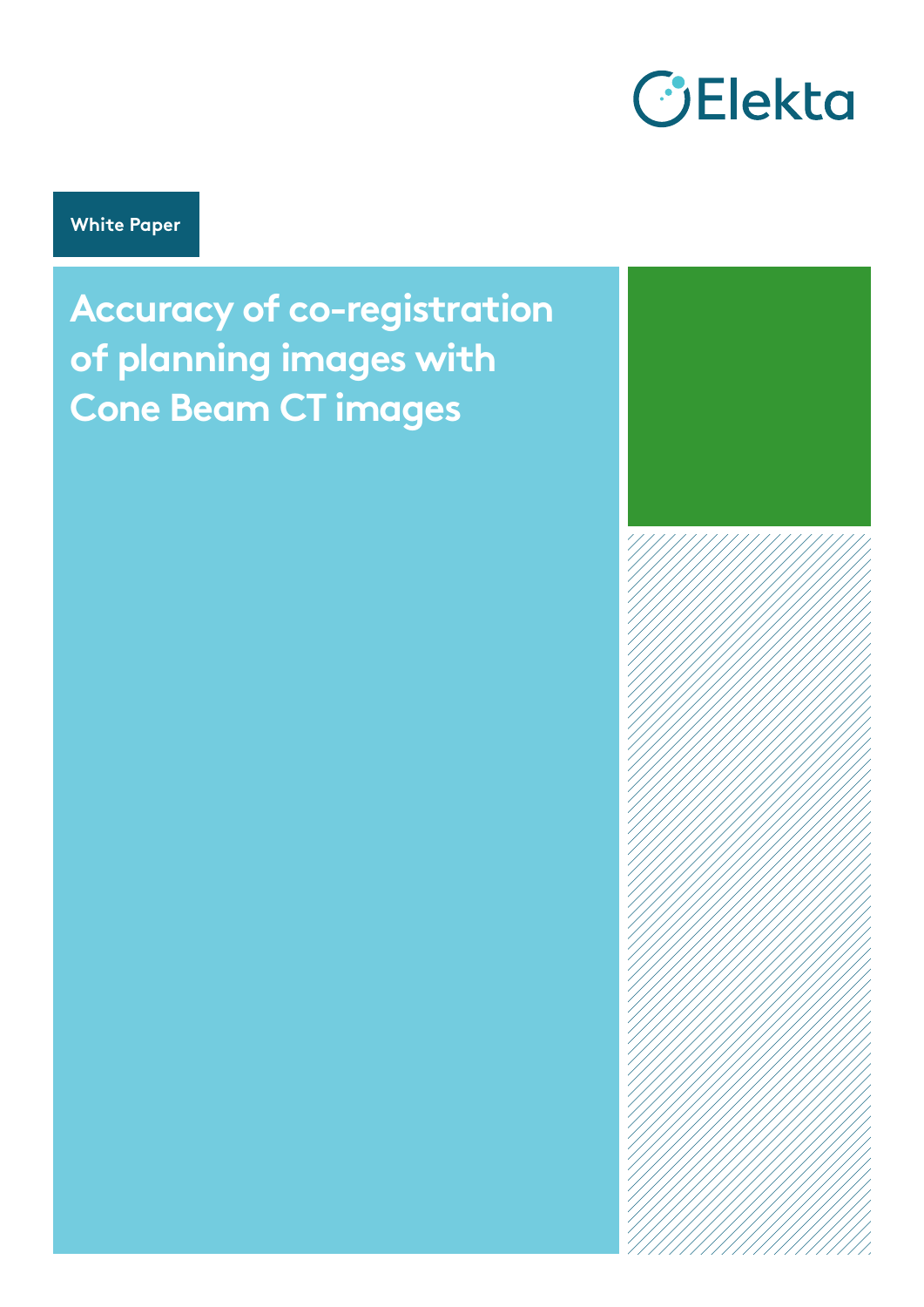# **Introduction**

Leksell Gamma Knife® Icon™ with integrated Cone Beam CT (CBCT) system provides increased workflow flexibility with, e.g., planning on frameless images and subsequent frameless dose delivery. The stereotactic reference is given by the CBCT images taken prior to treatment. Co-registration of the planning image volume with the CBCT volume gives the transformation mapping of the planned isocenter positions to stereotactic coordinates.

The accuracy of co-registration depends on mutual information, implying that deteriorating effects—scatter and noise in the CBCT images may affect the accuracy of the co-registration. Co-registration accuracy is also dependent on parameters in the reconstruction algorithm, as well as specific co-registration parameters. It is important to quantify the uncertainty and to optimize relevant parameters in the algorithms to ensure that high positional accuracy is maintained in frameless radiosurgery workflows.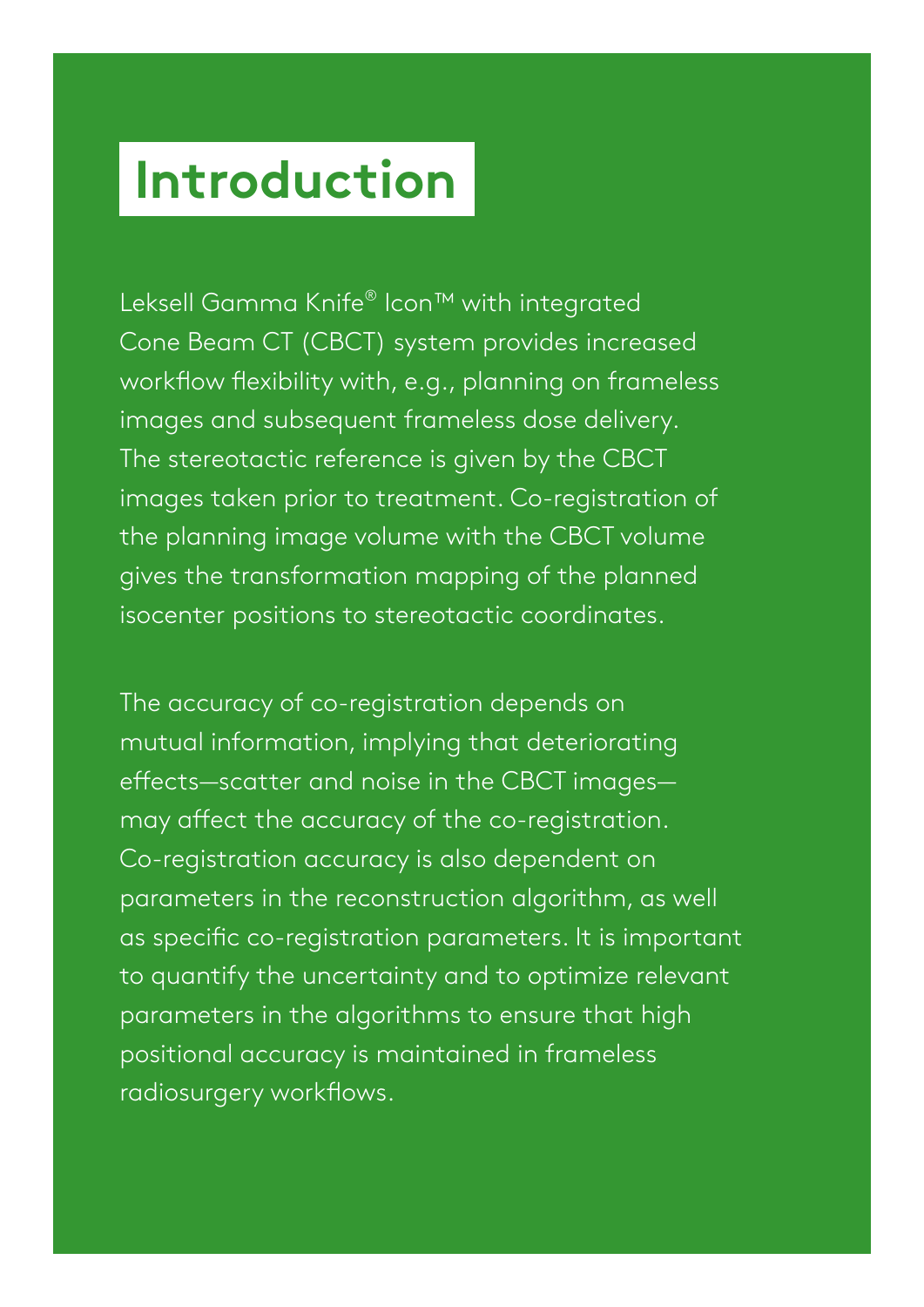## **Materials and methods**

To estimate the co-registration accuracy, existing MR and CT images of a large set of patients have been used. Based on the CT images, CBCT images have been synthetically generated. To do this, the CBCT system and the physical processes relevant to creating the projections must be accurately modeled. Only CTs covering the entire head and with as little artifacts as possible (streaks, beam hardening) are used to avoid introducing non-physical errors. The workflow of generating synthetic images is shown in Figure 1.

The first step is to apply a simple threshold algorithm to segment the CT volume into air, soft tissue and bone based on the Hounsfield values.

For a large set of energies the total attenuation is calculated for every voxel in the segmented volume. This information is needed in the ray-tracing step.

In the second step the photons from the x-ray source are ray-traced through the segmented volume to the pixels of the detector for every projection. The spectral shaping effects of the bowtie filter are included, as well as the detailed attenuation information of the segmented volume. The effect from scattering in the patient is Monte Carlo simulated in much fewer projection angles and tallied in larger pixels than in the actual detector. Using a method developed by G. Bootsma at Princess Margaret Hospital<sup>1</sup> the scatter is subsequently filtered and upsampled to the resolution of the detector and to all projections.

The third step is to add Poisson noise to every projection. Noise is proportional to one over the square root of mAs and depends on the intensity value at each pixel of the detector. It is assumed that the intensity is proportional to the energy fluence.



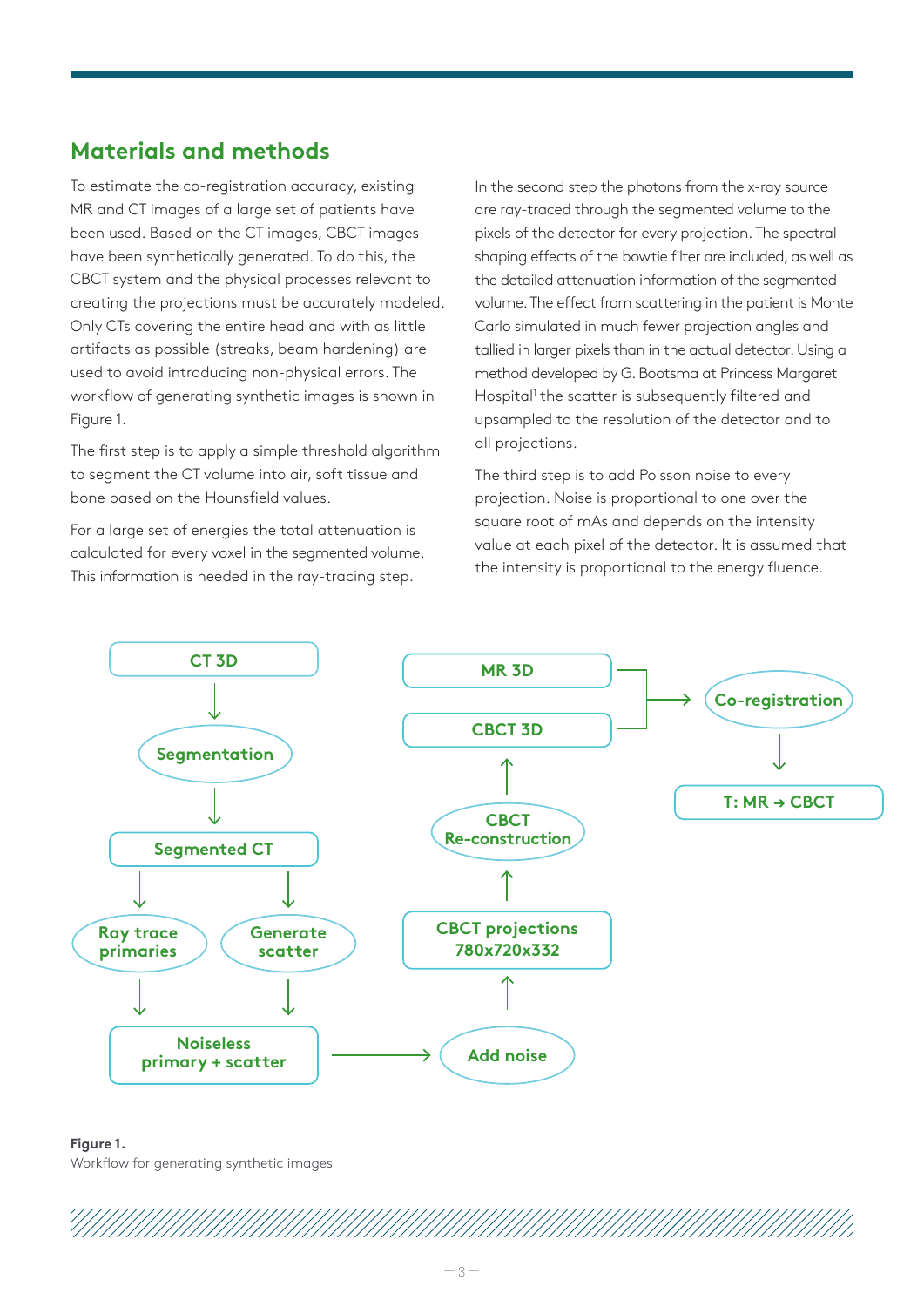After being generated, the projection images are reconstructed and the reconstructed volume is co-registered with MR images of the same patient using Leksell GammaPlan® rigid co-registration implementation.

The registration uses Normalized Mutual Information (NMI)2 to estimate the level of correspondence between two images given a registration transformation, and a numerical optimizer based upon Simulated Annealing to find the best such transformation.3 The NMI is computed using histogramming and a stochastic sampling of the image intensities using linear Partial Volume Interpolation.4 The most crucial parameter for the registration is the number of sample points used to compute the normalized mutual information. MRI images seem to require a large number of samples to reduce the variability in the Mutual Information measure. This is likely because of the geometric distortions typically present in MRI images. To reduce the uncertainties, a refinement-step has been added which fine-tunes the result using a much larger number of samples.

To numerically assess the uncertainties in the registration without knowing the correct transformation with sufficient accuracy, the estimated mean Target Registration Error (TRE) has been used. The target points are randomly selected within a sphere approximating the head. The mean TRE is the mean distance between the registered position of each target point and the average registration position of that point (see Figure 2).

**Experiments on other images with known transformation have confirmed systematic errors to be negligible.**

### **Figure 2.**

The estimated mean Target Registration Error (TRE) is the mean distance from all transformed points to the mean positions over all transformations and all target points

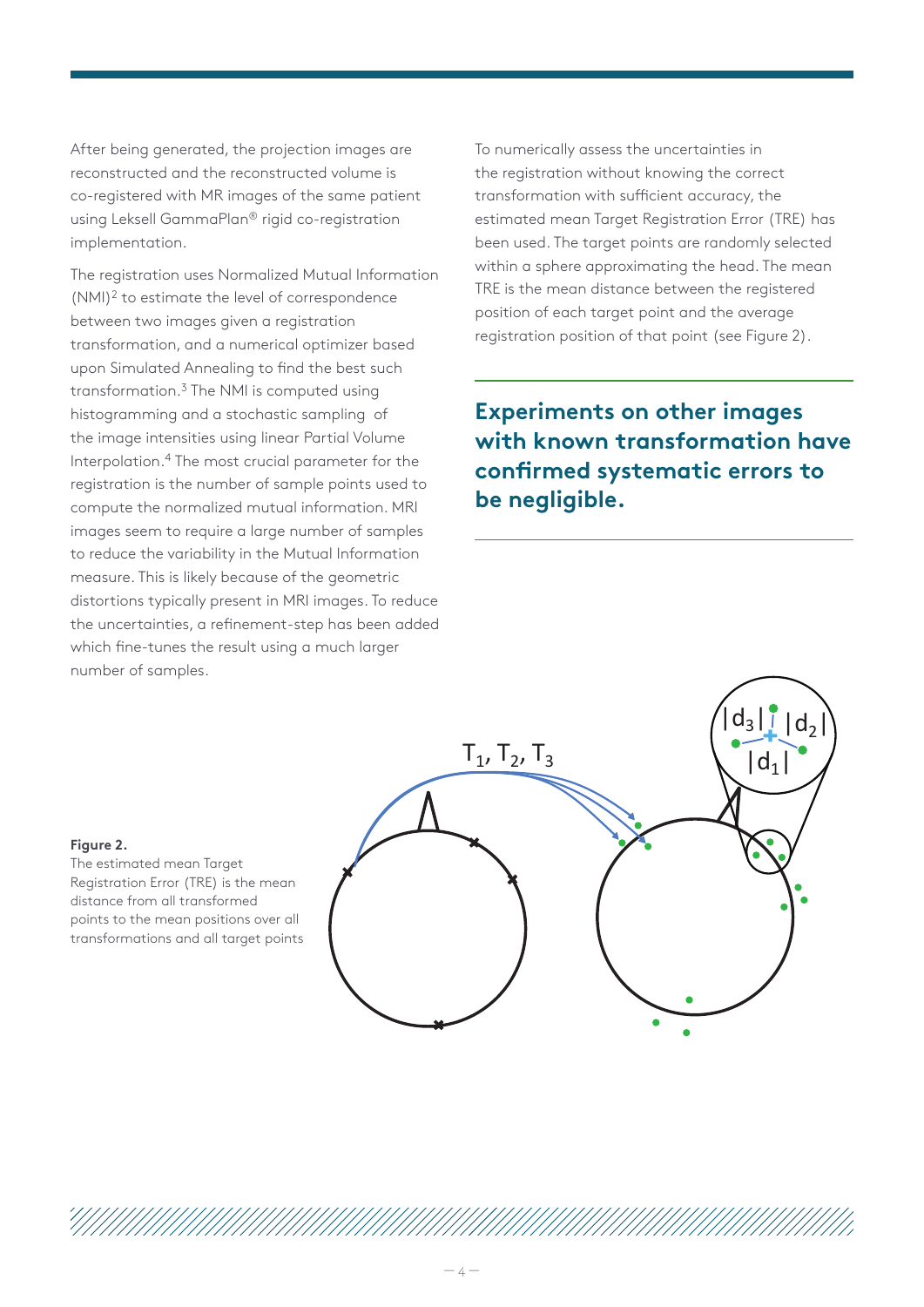### **Results**

The mean TRE appears fairly constant for CBCT-MRI registration of different patients, around 0.3 mm for Patient 1–4 which all have an MRI resolution of 1 mm<sup>3</sup> (see Table 1 which also contains results for corresponding MR-CT registrations). Patient 5 has a higher TRE which seems to correspond with the 50% larger slice distance for this patient. In Figure 3, histogram of the 3D positional errors for a large number of target points and registrations is shown for patient 1. As is shown there will be positions that have a significant larger positional error than the mean error. However, the large errors generally occur far from the center of the head and a substantial part of the head will have much lower positional error as shown in Figure 4. Here, the errors are transformed to the original MR image.

Another finding of CBCT-MR co-registration is that the accuracy is in generally submillimetric, but the accuracy is less than for CT-MR registration. This is likely due to the effect of scatter that deteriorates CBCT images but is not present in CT images. However, adding the refinement step makes the CBCT-MR registration as accurate as the CT-MR registration without this step. CBCT-CBCT registration which has relevance for fractionated treatment is very accurate.



**Figure 3.** Histogram over 3D errors at different positions in the head for patient 1

As for physical parameters, the analysis shows that the accuracy is only slightly improved for mAs/projection exceeding 0.4. Moreover, tests performed at different kVps show that the accuracy is approximately the same in the 80–100 kVp range, assuming the equivalent dose being deposited in the patient. Finally, applying different filter types and crop frequencies has little effect on the accuracy.

| <b>Patient</b>                        | <b>Estimated TRE</b><br>(std dev) [mm] |              |
|---------------------------------------|----------------------------------------|--------------|
|                                       | <b>CBCT-MR</b>                         | <b>CT-MR</b> |
| <b>Patient 1</b> (1 mm resolution)    | 0.35(0.01)                             | 0.16(0.006)  |
| <b>Patient 2</b>                      | 0.33(0.01)                             | 0.19(0.007)  |
| <b>Patient 3</b>                      | 0.31(0.01)                             | 0.17(0.006)  |
| <b>Patient 4</b>                      | 0.34(0.01)                             | 0.16(0.006)  |
| <b>Patient 5</b> (1.5 mm slice dist.) | 0.54(0.02)                             | 0.26(0.01)   |
| Typical CBCT-CBCT/CT < 0.1 mm         |                                        |              |

### **Table 1.**

Co-registration results for 5 different patients





Euclidean norm of standard deviation (mm) in transformed target coordinates CBCT-MRI registration of patient 1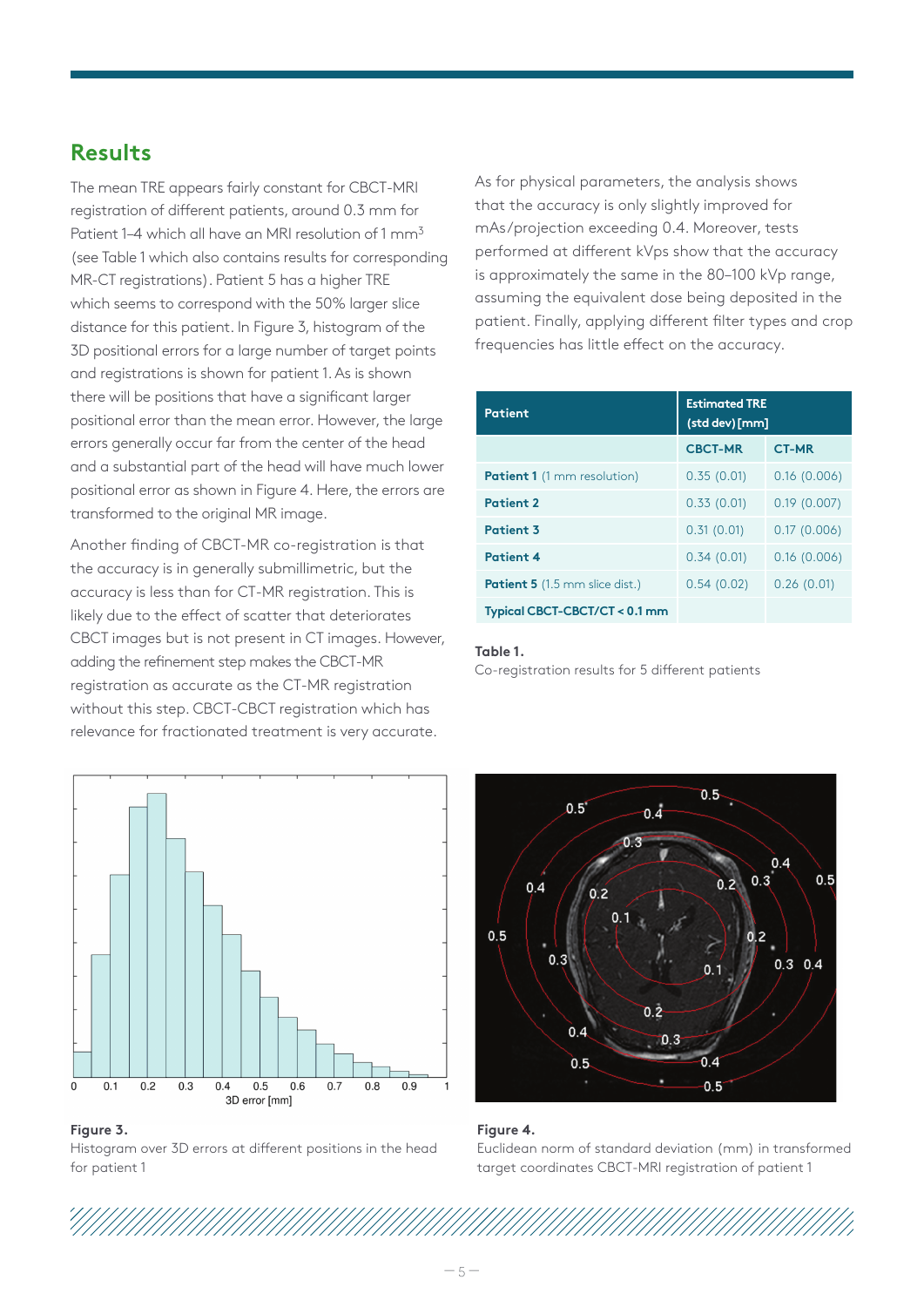# **Conclusions**

Co-registration and reconstruction parameters have been optimized to minimize positional uncertainty. It is thus feasible to co-register MR and CBCT images with small uncertainties (in general submillimeters) in isocenter positions.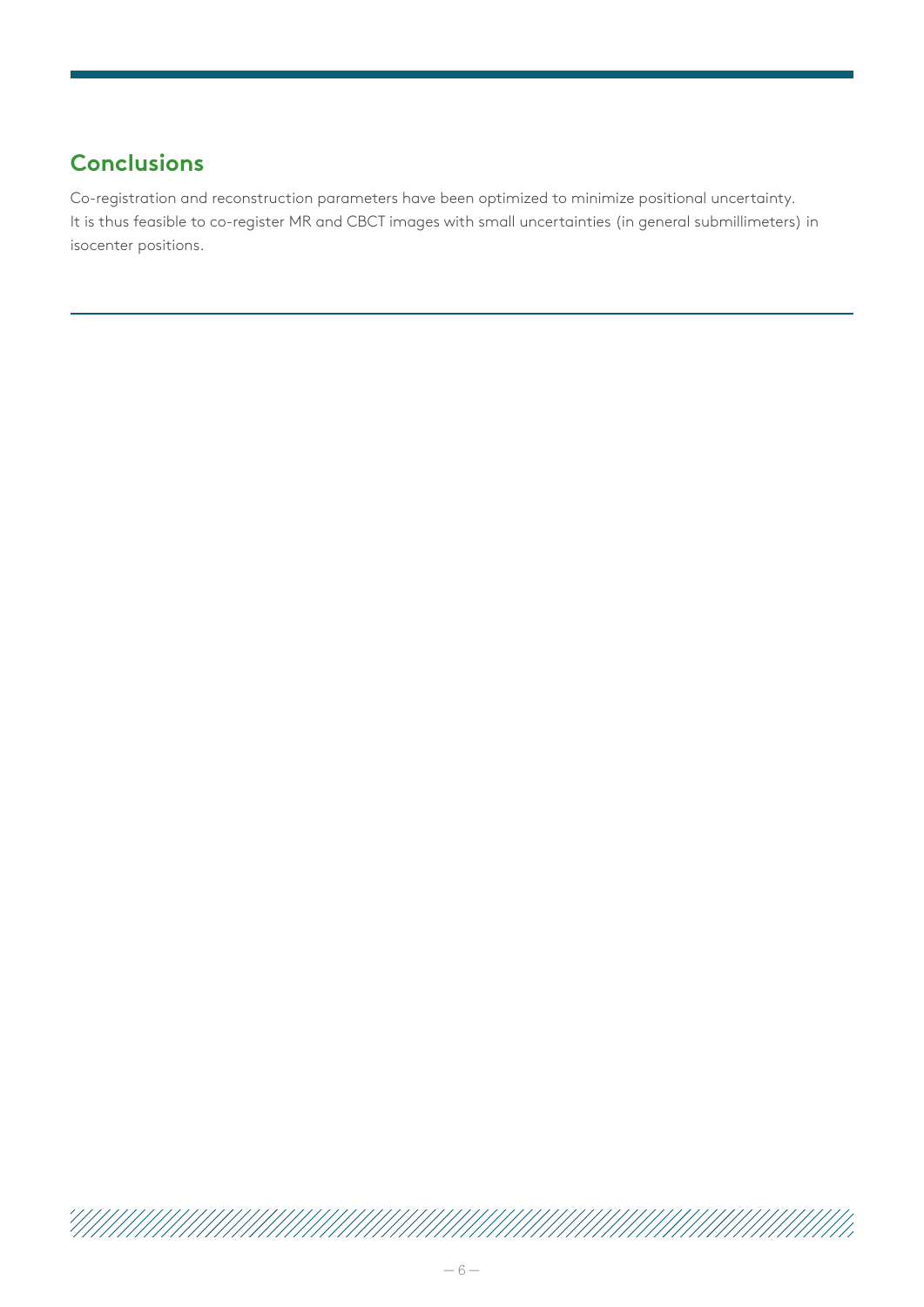### **References**

- 1. Bootsma GJ. Physics and Computational Methods for X-ray Scatter Estimation and Correction in Cone-Beam Computed Tomography. University of Toronto, 2013 thesis.
- 2. Studholme DL, Hill DLG, Hawkes DJ. An overlap invariant entropy measure of 3D medical image alignment. Pattern Recognit. 1999; 32(1):71–86.
- 3. Press WH, et al. Numerical Recipes in C: The Art of Scientific Computing. 2nd edition. Cambridge University Press; 1992: chapter 10.9.
- 4. Maes F, et al. Multi-modality image registration by maximization of mutual information. IEEE Trans Med Imag. 1997;16:187–98.